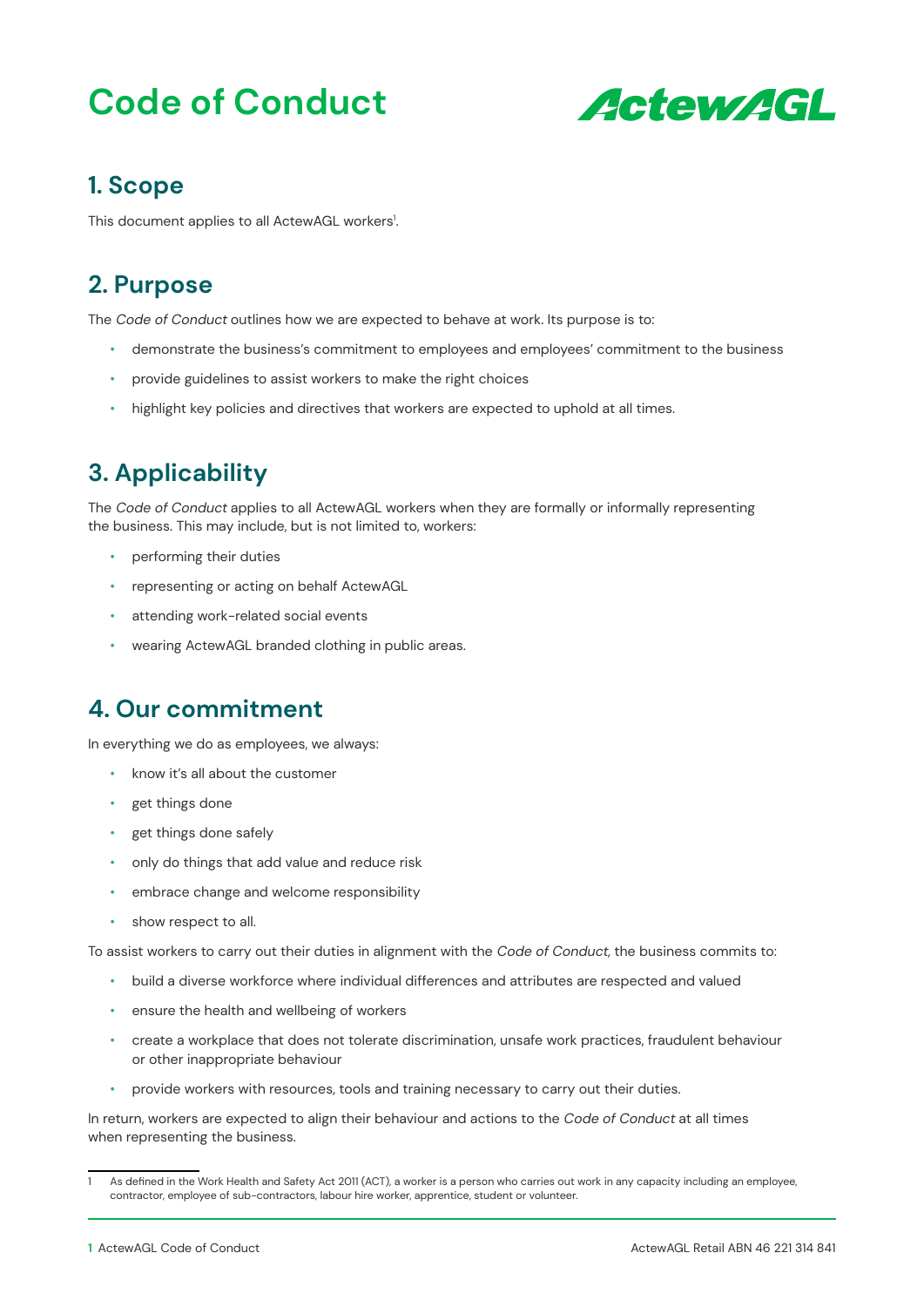# **5. Guidelines**

The business requires all workers to adhere to the following guidelines.

#### **5.1 Our culture**

In everything we do, we always:

- demonstrate the principles of Always Safe in all aspects of our work to minimise health, safety and environmental risks
- create and maintain a workplace free from harassment, discrimination and bullying
- act with honesty and integrity, treating others with respect and courtesy
- continue to develop and maintain skills and competencies in the areas in which we work
- embrace change and work cohesively with colleagues to achieve divisional, corporate and organisational goals
- maintain a high work output, a positive attitude, and share achievements with colleagues.

#### **5.2 Our customers**

To meet our customer needs and deliver outstanding customer service, we will:

- carry out our jobs to the best of our abilities
- provide outstanding service to internal and external customers
- behave honestly and with integrity and fairness
- maintain and respect confidentiality agreements
- handle personal information in line with applicable Privacy Principles and laws
- be polite and professional in interactions with customers and other stakeholders
- deliver quality outcomes in a timely and professional manner.

#### **5.3 Our business**

To help grow core businesses and to protect the business's interests, we will:

- value communication, consultation, cooperation and input from all employees on matters that affect us
- be familiar with, and adhere to, all relevant corporate policies and procedures, and follow established protocols
- be familiar with and work towards goals as outlined in the Environment Management Plan
- adopt environmentally friendly practices into everyday work duties
- work with relevant parties to achieve the best outcome for the business and its owners
- share our wealth of knowledge, skills and experience with other employees to help them achieve their goals.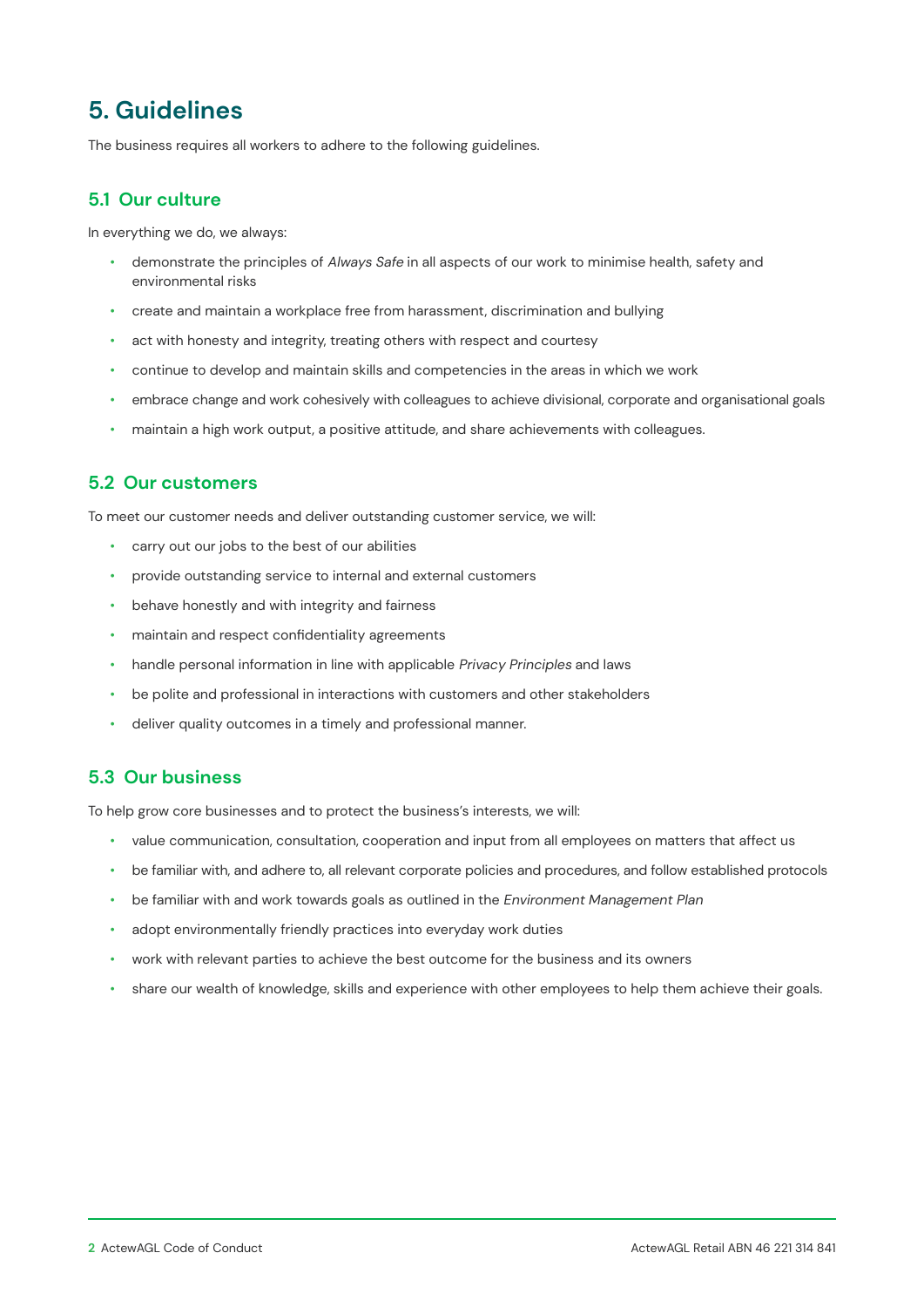#### **5.4 Our reputation**

To uphold the business' corporate reputation in the community, we must:

- comply with all relevant legislation, codes and standards covering the business' operations
- exercise due care and diligence in fulfilling our duties and not make improper use of powers, property or equipment
- report, accept or dispose of gifts in line with the Acceptance of gifts, benefits, or hospitality procedure
- comply with ring fencing guidelines to ensure the Distribution Partnership does not provide an unfair advantage to related electricity service providers over their competitors
- behave in a way that upholds the business's good reputation and Code of Conduct
- avoid putting the business at risk of incurring fines, damages or other legal costs
- consider the environmental impact of works and not engage in any unauthorised works that may harm the environment or damage the reputation of the business
- respect the rights of employees, customers, suppliers, shareholders and the community
- treat all submissions, applications and representations received by the business equally and judge them only on their merit.

### **6. Key policies and directives**

#### **6.1 Conflict of interest**

Having a conflict of interest is not wrong, but not disclosing it could be a breach of the code. Conflicts of interest exist when it is likely that you could be influenced, or seen to be influenced, by a personal interest when carrying out your duties. Some examples are:

- having a financial interest in a matter that the business deals with, or having friends or relatives with such an interest that you are aware of
- having a personal, philosophical, religious, moral or political belief or attitude that could influence, or be seen to influence, the impartiality of your decisions
- having or developing personal relationships with people that the business is dealing with or investigating, that go beyond the level of a professional working relationship
- accepting secondary employment that may, or may appear to, compromise your integrity and the integrity of the business
- participating in activities that cause detriment to the business or making public comments without making clear the opinions expressed are your own and do not represent ActewAGL.

Detailed information about conflicts of interest, including recommended strategies for better practice, is available in the Conflict of Interest Guide.